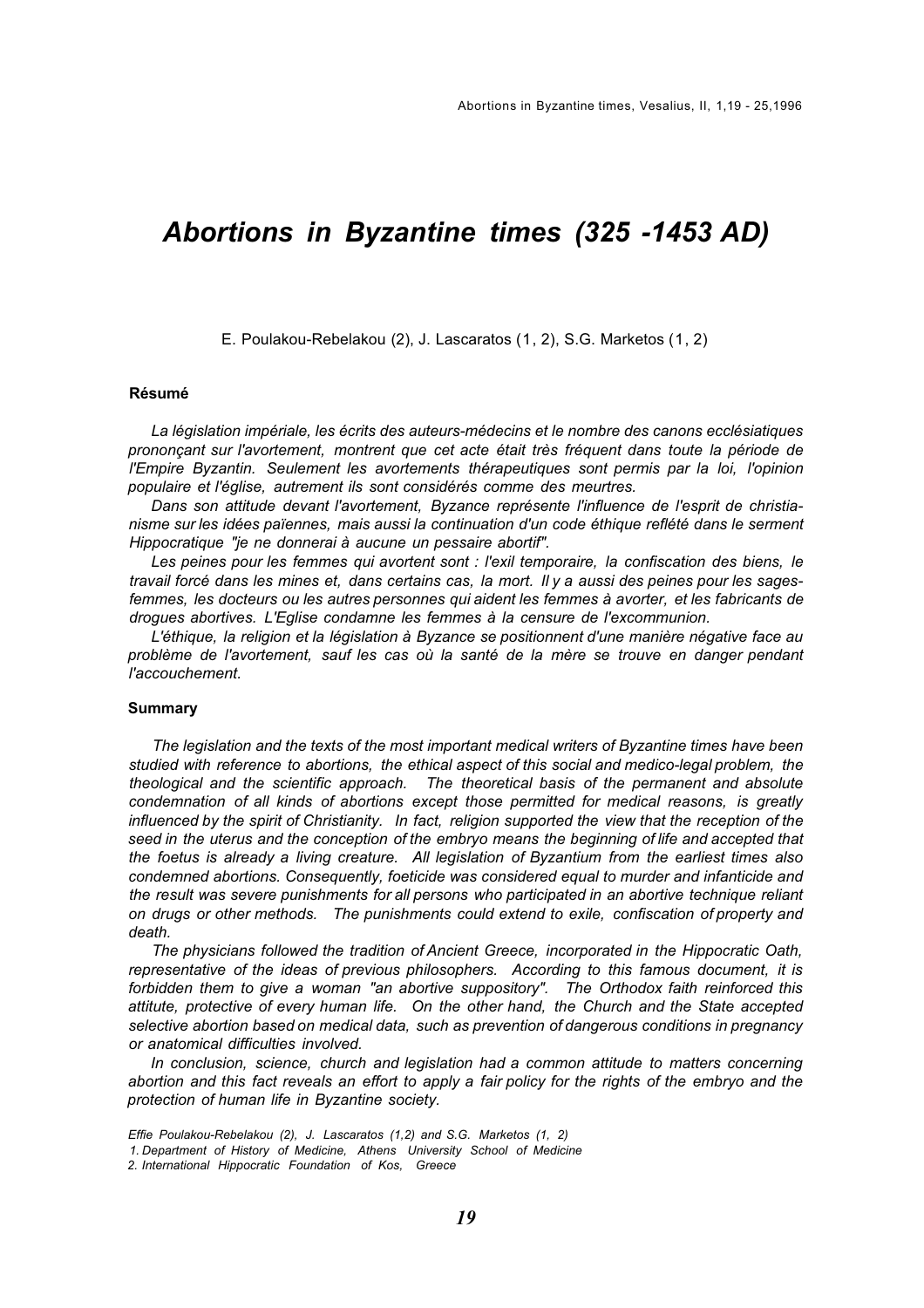During the eleven centuries of the Byzantine Empire, abortions and castrations remained the two forbidden medical practices. Imperial legislation and Church Canons both expressed social attitudes towards these medico-legal problems, following the main ideological and political currents of those times. The permanent prohibition is probably explained by the extension, the persistence and the repetition of the practices. The rise of Christianity after Emperor Constantine's conversion (313 AD) was the critical point for changes in social behaviour especially in the matter of protection of infancy and childhood.

At this point a short historical review is considered necessary, so that the most important philosophical opinions may be mentioned. The ancient religions of Greece in the Classical period did not include the dogma of an immortal soul and consequently the threat of any eternal punishment. For Plato, foeticide is one of the regular institutions of the ideal state, against the danger of overpopulation. He accepted the use of abortions in birth control, especially when the age of the mother was over 40 years or the mother herself had decided it, without descriptions about the kind of abortifacients.

Aristotle estimates that abortions constitute the best procedure to keep the population within the limits which he considers essential for a wellordered community. These ideas co-existed with some contrary opinions and theoretical aspects based on a biological and philosophical question about the time when the embryo attains the form of life, because before that time the destruction of a non-living creature was not considered immoral. It would appear that, in classical times, there were those who did not object to abortion, others who felt it to be justified only in certain circumstances, others who were against it in all cases, and it seems that the Hippocratic Oath reflected this point of view. The Pythagoreans held that the embryo was an animate being from the moment of conception

*The Empress Theodora; mosaic from St. Vitale church in Ravenna, Italy.* 



and therefore they could not but reject abortion unconditionally. It seems very probable, if not coincidental, then, that the most famous ancient ethical document, the Hippocratic Oath in its prohibition against abortifacients and contraceptives echoes Pythagorean doctrines, especially ideas of Philolaus.

In antiquity, it was not generally considered a violation of medical ethics to do what the Oath forbade. Many physicians prescribed and gave abortive remedies and medical writings described the means by which they were to be employed. Law and religion then left the physicians free to decide whatever seemed best to them. The Philosophic School of the Stoics did not recognize the entity of the foetus, considering it as a constituent element of the maternal organism. The same idea is supported by some early Roman legislators like Ulpian - "the foetus before naissance is part of his mother=/77u//er/s *portio vel viscerum"* and Papinianus "the unborn foetus can not be called a human *be\r\g=partus nondum editus homo non recte fuisse dicitui".*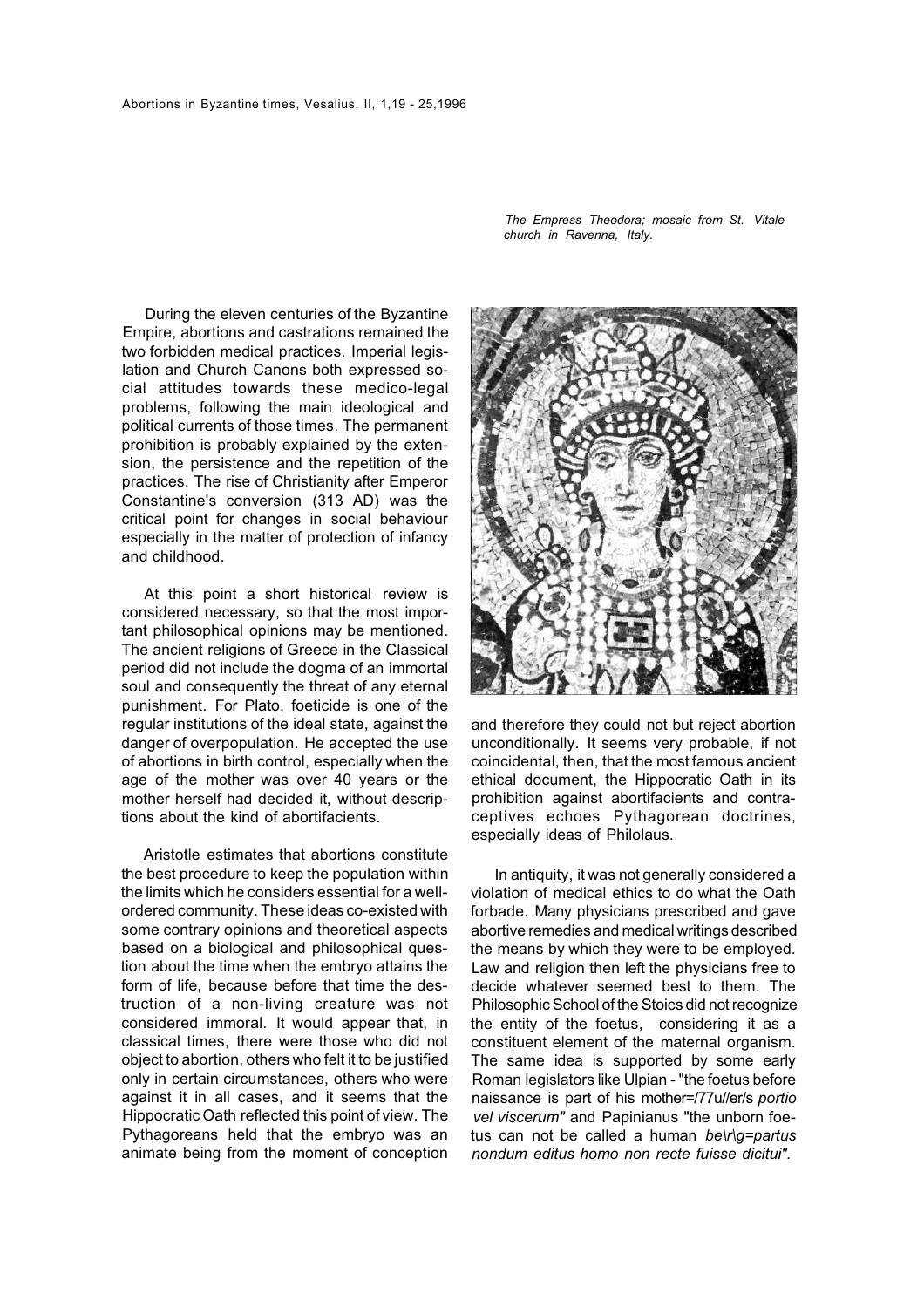On the other hand Schbonius Largus (1st c.AD) is the first extant ancient author to mention the Oath and he obviously counted on its being well known. According to him "Hippocrates, the founder of our profession placed the Oath at the beginning of medical education, and by prohibiting abortion, he early turned the minds of his pupils toward humaneness=ad*humanitatem.* Taught to consider it wicked to harm a potential human life, a physician would judge injuring a fully developed one to be all the more criminal".

The first law against abortion appears during the reign of the Emperors Septimius Severus and Antoninus Caracalla ( 195-211) at the beginning of the 3rd c. AD, mainly concerning the final decision not to be left to woman. It did not aim at the protection of the unborn child, but the mother's action was prosecuted because the father's rights to his offspring had been violated. Early Roman law punished both those who provided abortifacient potions and the women who accepted them.

Christianity was early influenced by ancient Greek philosophers who placed the beginning of life at the time of conception. The ethics of the Hippocratic Oath harmonize well with the Judaea-Christian morality and some of its main principles can be traced in the Teaching of the Twelve Apostles. On the other hand, a passage from the Old Testament (Exodus 21.22-23) about the exact age of the animation of thefoetus, appeared in the Byzantine Legislation of the 8th c. *(Ecloga*  appendix). Apart from the Orthodox Church, some of the most celebrated personalities of Byzantium, supported the view of the immediate animation of the seed in utero, like Gregory of Nyssa (4th c.) Arethas of Caesarea (9th-1 Oth c.) and Michael Psellus (11th c). All the above theories comprised the Ecclesiastical theological thoughts, which were formulated in the Byzantine canon law. Similar opinions about abortions were expressed by the Imperial Legislation, that whenever practised, meant destruction of a living being.

As in all the previous societies, in Byzantium too, several factors created the need for abortions : adultery, fornication and prostitution continued despite the important change of the New Religion. The consideration of youthful beauty and its preservation, the wish to revenge a husband, and as a method of birth-control although the Empire never faced overpopulation problems. Especially the cases of illegitimate conceptions and those involved with matters of inheritance and fortune of the foetus were more seriously punished. The only completely acceptable reason for abortion was dictated by medical necessity and was concerned with every threat to the mother's life.

The Empress Theodora (fig. 1), wife of Justinian I, a well-known personality of Byzantium, underwent some abortions before her marriage. According to the scurrilous account by the historian Procopius about the years when she lived as a prostitute, the use of abortifacients persisted. Ingredients for these drugs were available and common in the 6 th c. She was accustomed to use all the abortive techniques, whenever she had to face such difficulties. Maybe her sterility after marriage can be attributed to her repeated abortions.

The Imperial Legislation neveraccepted legal abortions except those performed for medical reasons. Justinian's *Digest* included experts on early Roman law. The punishments for the women are usually banishment, divorce when the abortion is practised and the husband ignores it, corporal punishments especially for the unmarried.

With the Isaurs dynasty's *Ecloga* the punishment of death is established for those widows, who kill the embyro for money, favoring other heirs. The Macedonian dynasty's *Proheiron*  repeats the previous legal collections insisting on the parallel punishment of the physician or the midwife, corresponding to their social class and to the damage caused. Even in the 14 th c.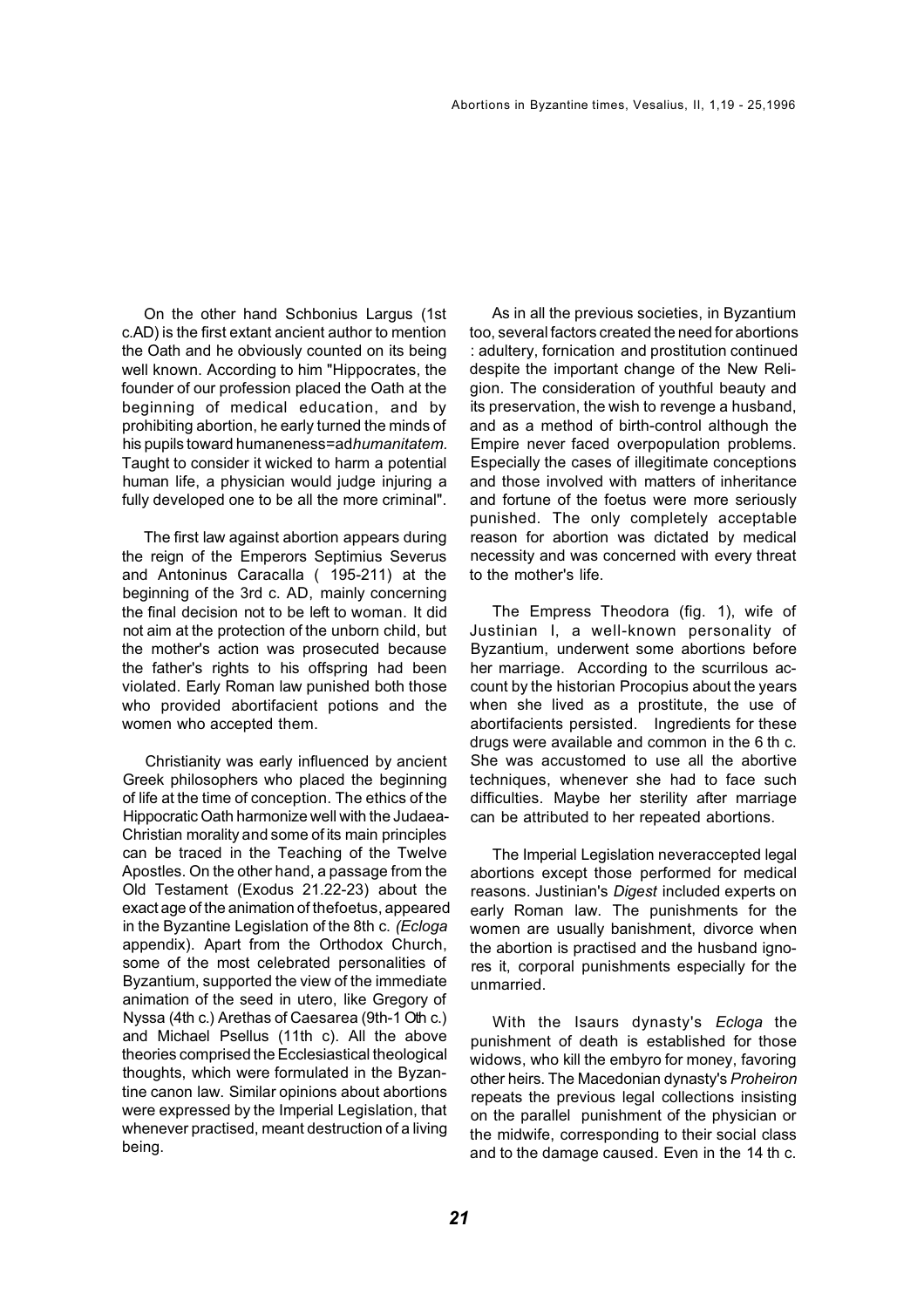*From Soranus'work "Gynaikeia" illustrating various presentations of the foetus. Manuscript of 19th c. Royal Library, Brussels.* 



collection *Hexabiblos,* the providers of drugs and herbs for abortion are considered as murderers.

The Ecclesiastic canons of Byzantium, although permanently condemning the voluntary interruption of pregnancy, seem more merciful. The first evidence of condemnation is seen in the canon of the Ankara Council (ca. 314 AD). The next canons are those of Saint Basil (Nr 2 and 8) which emphasize that the embryo is a perfect individual and condemn those who provide and the women who take abortive drugs to ten years excommunication from ecclesiastic life. With the same spirit the Council of Troullos (691-2 AD) equated abortion with murder. A compilation of the above

canons can be found in the *Nomokanon*  of Photius and in *Syntagma* of Mathew Blastaris (9th and 14 th).

Another remarkable point is that the Byzantine Church increases its clemency in sentencing the women who underwent an abortion, while the imperial legislation from the 8th c. increases its severity, adding whipping to exile.

A very interesting trial about an abortion case took place in Constantinople in the year 1370. A monk from the monastery of Theotokos Hodigitria, named loasaph and an anonymous nun from Saint-Andrew-in-Krisi conventwere the defendants in this affair. It was a rather unusual trial involving the Patriarch Philotheus Kokkinos and the prosecution of the father of the embryo, because the law exclusively punished the mother. The physician Syropoulos who provided the abortifacient drug was condemned to exile, while the price of the potion seems very high : five gold hyperpyra, a cloak and a glass vase (made from Alexandrian crystal). The monk loasaph was punished with

demotion and expulsion from his monastery.

### **Medical aspects of abortions**

Many medical writers and physicians rejected abortion under all circumstances and most of them supported their decision with a reference to the prohibition in the Hippocratic Oath. However, as on a number of other issues, the writings of the Father of Medicine incorporated apparently contradictory views on abortions, for in the treatise" *On the Nature of the Child',* a girl thought to be in the sixth day of pregnancy is advised that, in order to expel the "seed", she should leap strenuously enough that on descent her heels touch her buttocks".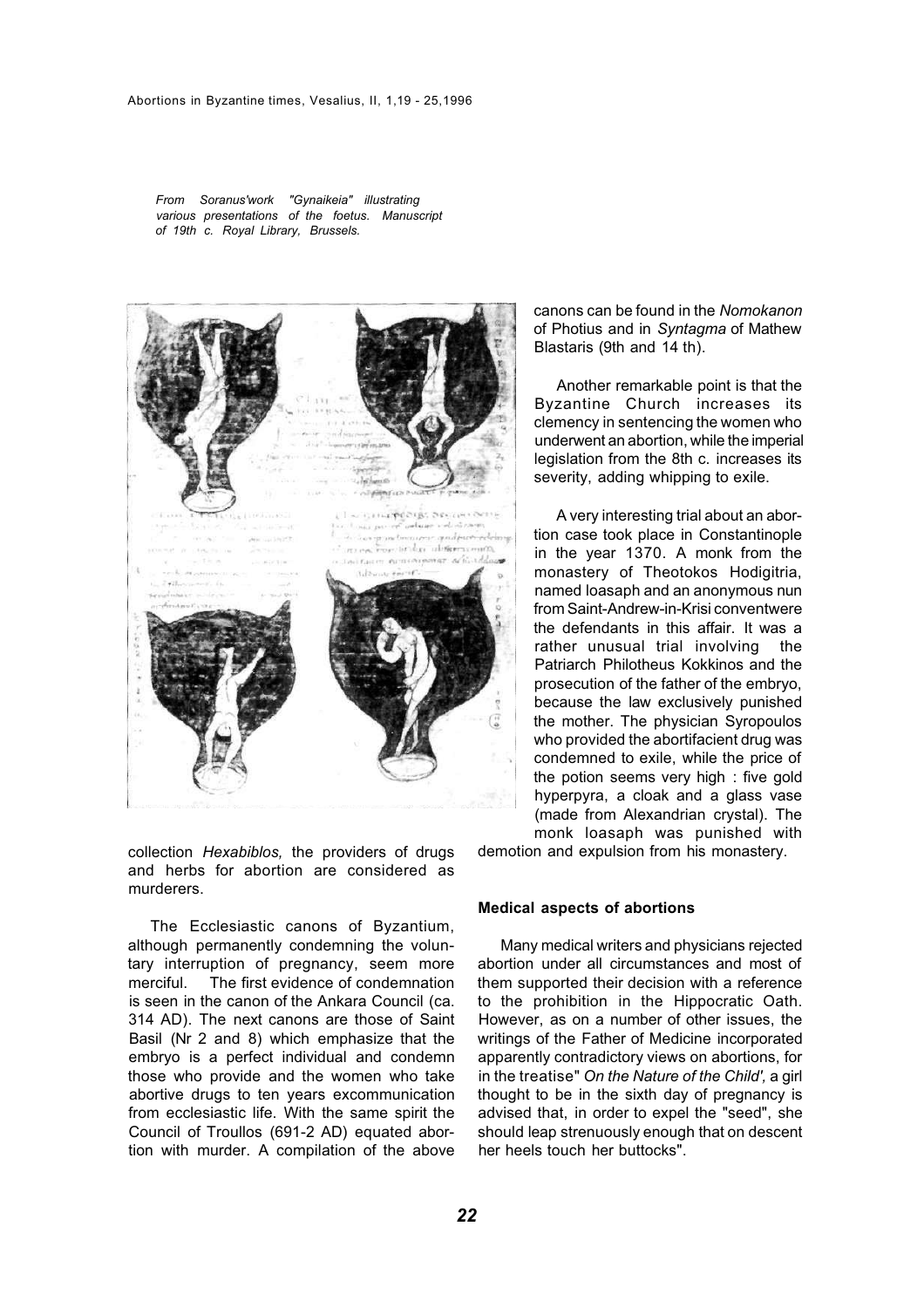

*The plant Helleborus niger (left), from a manuscript of St. Lavra Monastery, Holy Mountain, Athos.* 

Soranus (fig. 2), the greatest ancient gynaecologist, allowed abortion, only if it was to avert harm to the mother. He also noted that some physicians in his day discerned two stages of conception, namely reception of the seed and conception of the embryo. Having labelled as an "expulsive" the leaping technique which Hippocrates described above and tolerated, and an "abortive" reliant on drugs, which he did not recommend, the majority of the doctors had little compunction over prescribing some means to expel the seed.

One of the ways in which physicians tried to induce an abortion was to reverse the advice they normally gave to pregnant women who wished to avoid a miscarriage. Thus, from the Roman era it was common knowledge that a woman who wanted an abortion should take violent exercise, should be jolted and shaken in a carriage and should carry heavy things beyond her strength.

These same measures were supported by the Byzantine physicians, who also added the consumption of spicy foods, the use of diuretics and clysters to empty and purge the abdomen. If these were without effect, protracted baths were prescribed or venesection, according to the Hippocratic dictum that" a pregnant woman if bled miscarries". A wide variety of poultices and vaginal suppositories was also used, differentiated by the great personalities in the medical literature. Among the most used herbs are : pennyroyal, artemisia, mandrake root, wormwood, calaminth, peony, garlic, myrrh, ginger, aloe, saffron, cinammon, violet, iris. These popular to physician and familiar plants were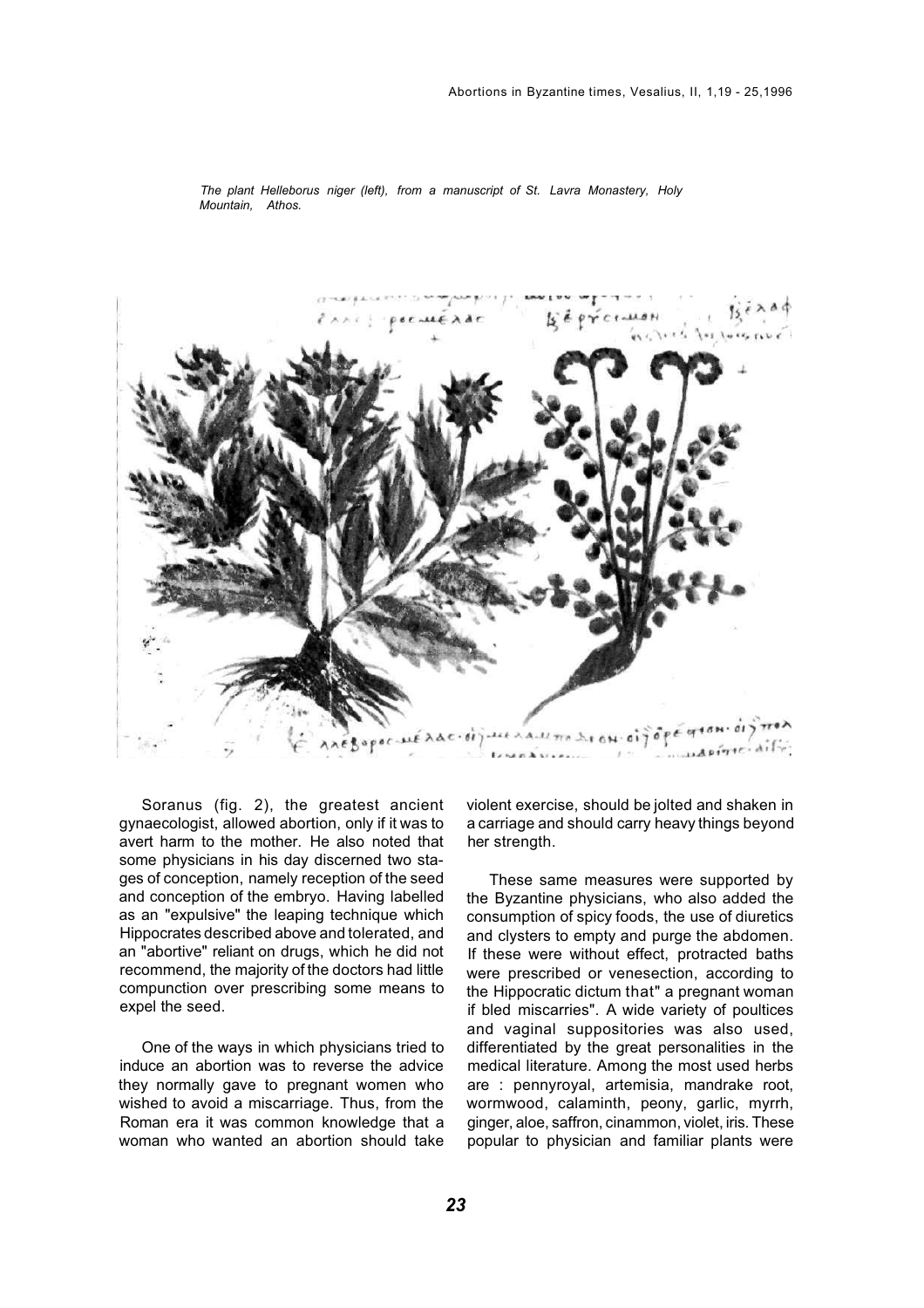also related in a number of compound prescriptions.

Oribasius from Pergamum, friend of the Emperor Julian (4th c. AD) recommends a drug made from black helleborus and wine for oral administration, which "kills the embryos". The plant *helleborus niger* (fig. 3) has a vigorous vomiting action. Aetius of Amida, physician to the court of Justinian I , two centuries later, repeats all the methods of "physical" abortive techniques without pharmaceutical remedies, like massage, excessive exercise, jumping, which can bring about the effect with relatively little danger. Although he is Christian, he is realist enough to recognize that there would occasionally be irresistible pressure put on physicians and midwives. His own advice is a vaginal suppository consisting of dried figs and a poultice from the plant *cedrus,* which can also be used as a contraceptive means. Symeon Seth of Antiocheia (11th c.) prescribes another abortive : citrus fruits and/or lemons. It is remarkable that most physicians advocate their selective and responsible use because they consider all these drugs dangerous for the mother's life and health

Soranus warned against the use of instruments which destroyed the foetus : "separating the embryo by means of something sharp-edged, danger arises that some of the adjacent parts be wounded". This bronze instrument was used in abortions and was known as "foeticide". Maybe a uterine probe could also be used for piercing the amniotic membrane around the embryo. Some examples were found in collections of Byzantine surgical instruments but no descriptions of the performance of the embryo's removal were found in the medical texts. The fact that the survival of the instruments of the Roman Empire is very rich compared with that of the Byzantine era, is the result of a common practice which prevailed then of burying physicians with their instrumentaria, while this custom was not further continued.

In conclusion : civil and canon law, as well as the lay opinion in Byzantine times equated abortion with murder and consequently condemned it. However, both Imperial Legislation and the Orthodox Church accepted selective abortion for medical reasons. This common attitude reflects not only the scientific theories relevant to the starting point of life but also the theological ideas aboutthe mother's health and the embryo's value. This latter seemed to be the object of special care by the legislator, who considered the unborn child as a perfect individual.

## **References**

- 1. Adams, S.N. (1984) *L'avortementdans I'antiquite grecque.* Honorary volume for G.A. Petropoulos (1897-1964). Ed. A.N. Sakkoulas, Athens vol. 1, p; 141-153.
- 2. Aetii Amideni, (1935) *Libri Medicinales* Ed. A. Olivieri, Lipsiae, vol. I, p. 85
- 3. Aristotle. (1335 b.) *Politics VII,* Oxford University Press.
- 4. Bliquez, L.J. (1984) *Two lists of Greek surgical instruments and the state of surgery in byzantine times.* DOP 38, p. 187- 204.
- 5. Congourdeau, M-H. (1982) *Un proces d'avortement a Constantinople au 14e siecle.* REB40, p. 103-115
- 6. Cupane, C, Kislinger, E. (1985) *Bemerkungen zur Abtreibung in Byzanz*  JOB 35 p. 21-49
- 7. Darrouzes, L. (1977) *Les Regestes des Actes du Patriarcat de Constantinople* Socii Assumptionistae Chalce donenses, vol. VI, nr 2572-2575.
- 8. Edelstein, L. (1967) *Ancient Medicine. Selected papers ofLudwig Edelstein* ed. by O. Temkin and C.L. Temkin. The Johns Hopkins Press : Baltimore , p. 15-20.
- 9. Eftychiadis, A.C. (1983) *The practice of Byzantine Medical Science and its social*